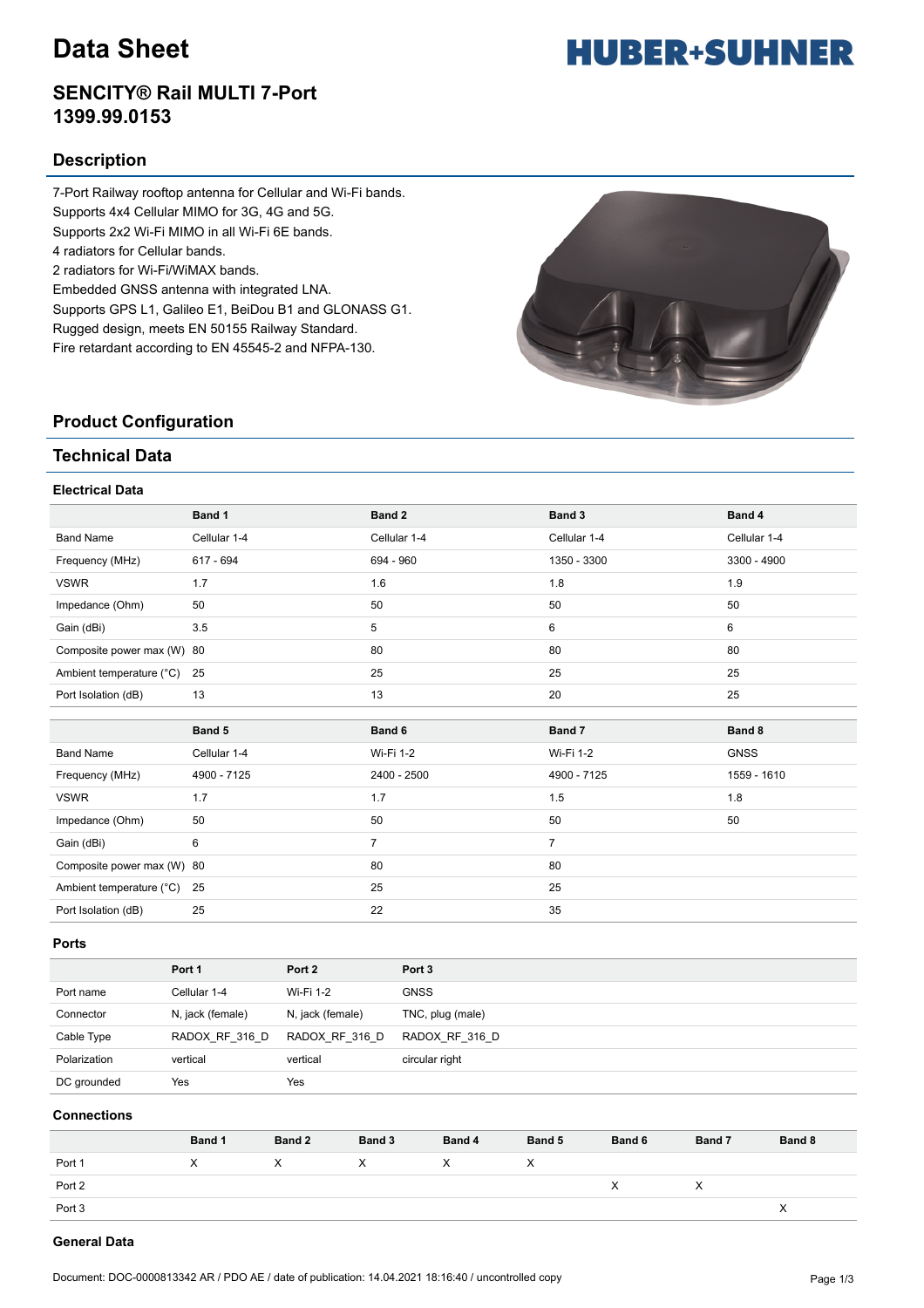# **Data Sheet**

# **HUBER+SUHNER**

## **SENCITY® Rail MULTI 7-Port 1399.99.0153**

The antenna provides 4 separate cable leads definited as "Port 1".

The antenna provides 2 separate cable leads definited as "Port 2".

Ground plane: VSWR and gain values are also valid for installations on non-metallic surfaces (no specific ground plane requirements). Please refer to the outline drawing to read the cable pigtail length of each port.

## **Electrical Data LNA**

| LNA noise figure dB          | 1.6    |
|------------------------------|--------|
| LNA current consumption (mA) | 20     |
| LNA is connected to          | Port 3 |

This Antenna is compliant with the Radio Equipment Directive 2014/53/EU EMC: EN50121-3-2 (2016) ETSI EN 303 413 V.1.1.1 (2017-06) ETSI EN 301 489-1 V2.2.3 (2019-03) ETSI EN 301 489-19 V2.1.1 (2019-04) LNA input voltage range: 3...5V Total gain @90° elevation: 30 dBiC

Values for LNA power consumption, noise figure and gain are given for a 5V operating voltage and may differ slightly for a lower voltage. Antennas with production date prior to 01-Oct-2020 support only GPS and GLONASS bands between 1574 - 1610 MHz.

## **Mechanical Data**

Weight (kg) 8

Dimensions (mm) 84 x 368 x 425 (Heigth x Width x Depth)

High-voltage-protection: no voltage on RF port, if the catenary line touches antenna (EN 50124-1, 27.5 kVAC/1min).

High-current-protection: Designed acc. to UIC 533, DC-grounded antenna element protection against lightning and short circuit with catenary lines (EN50388, EN 50122-1, 40kA/0.1sec)

Corrosion: Low corrosion design according to MIL-F-14072(E), 96 hours Salt Spray test.

Mounting: Shall be installed in longitudinal position to the wind/driving direction.

Suitable for installation on high speed trains with a maximum speed of 500 km/hr.

### **Environmental Data**

| Environmental conditions                                | outdoor                   |
|---------------------------------------------------------|---------------------------|
| Operation temperature (°C)                              | -40 to 85                 |
| Storage temperature (°C)                                | $-55$ to 85               |
| Transport temperature (°C)                              | $-40$ to 85               |
| IP rating                                               | IP <sub>69</sub>          |
| Flammability rating                                     | EN 45545-2 R24 HL3        |
| Solar radiation                                         | <b>UL 746C. F1</b>        |
| 2011/65/EU (RoHS - including<br>2015/863 and 2017/2102) | compliant acc. Annex III  |
| Lead-free soldered                                      | yes                       |
| <b>WEEE 2012/19/EU</b>                                  | no special marking needed |
| ELV 2000/53/EC                                          | compliant                 |
| REACH 1907/2006/EC                                      | compliant                 |

Environmental tests: EN 50155:2008-05 §12.2.3 EN 60068-2-1 Cold temperature test Ad, -55°C, 16h §12.2.4 EN 60068-2-2 Dry heat test Bd +85°C, 16h §12.2.5 EN 60068-2-30 Damp heat cyclic test Db, +25/55°C, 2 cycles §12.2.10 EN 60068-2-11 Salt Mist test Ka, 96h §12.2.11 EN 61373 § 9 Random Vibration (Long life) test, Cat. 1 class B §12.2.11 EN 61373 § 10 Mechanical shock test, Cat. 1 class B §12.2.12 DIN EN 60529 Ingress protection test, IP69

Flammability rating: EN45545-2:2013 + A1:2015, NFPA-130:2017 Tested according to ISO 4589-2:2017, NFX 70-100-1:2006, ISO 5659-2:2011.

### **Material Data**

Radome colour RAL 7043 (dark grey) Radome material example and the PC (Polycarbonate) Back plate/base plate material and a controller and aluminium